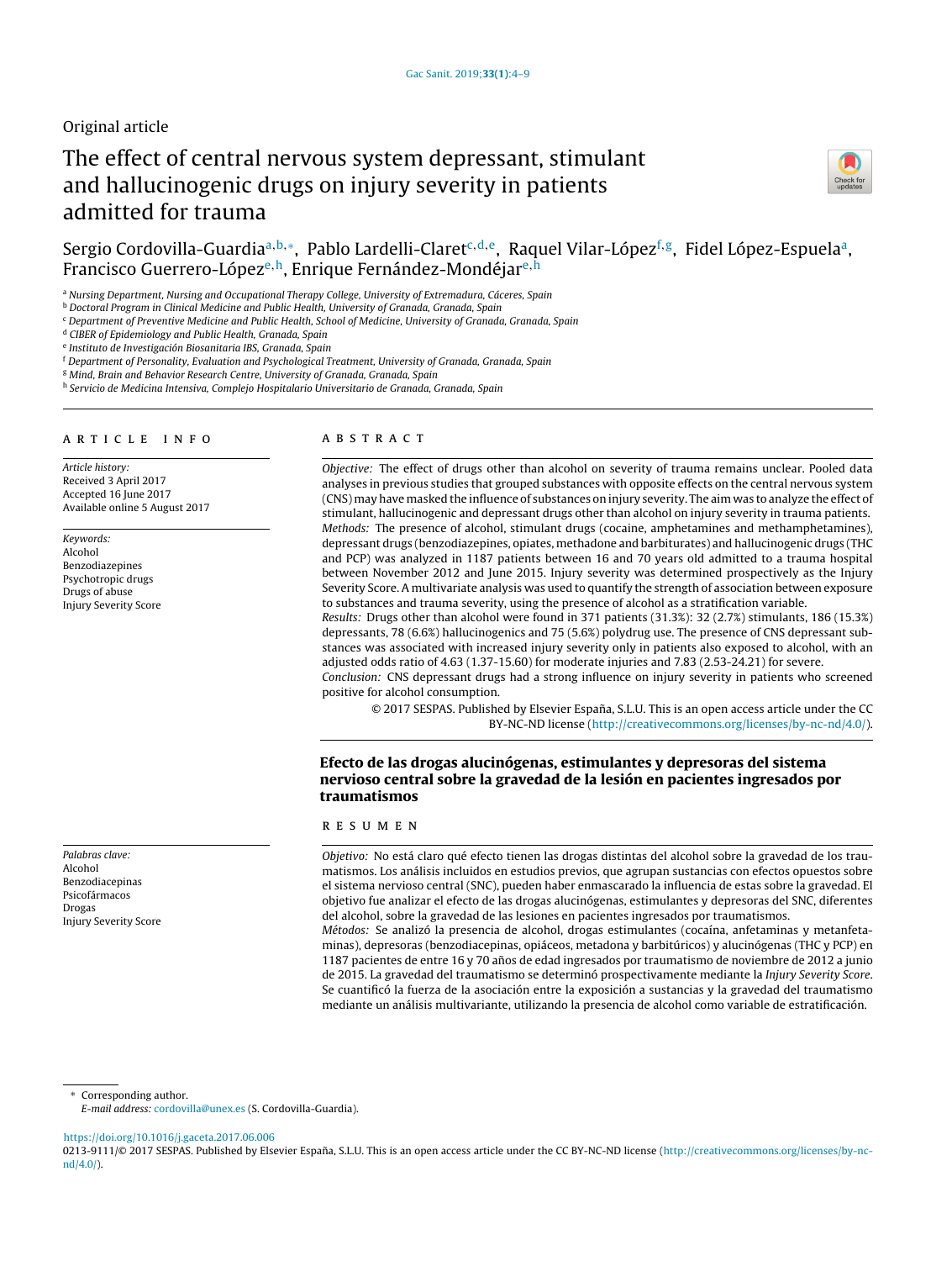Resultados: Se encontraron drogas diferentes del alcohol en 371 pacientes (31,3%): 186 (15,3%) depresoras, 78 (6,6%) alucinógenas, 32 (2,7%) estimulantes y 75 (5,6%) combinadas. La presencia de sustancias depresoras del SNC se asoció con un aumento de la gravedad del traumatismo solo en pacientes también expuestos al alcohol, con una odds ratio ajustada de 4,63 (1,37-15,6) para lesiones moderadas y de 7,83 (2,53-24,21) para lesiones graves.

Conclusión: Las drogas depresoras del SNC tuvieron una fuerte influencia en la gravedad del traumatismo en los pacientes que además presentaban resultados positivos para consumo de alcohol.

© 2017 SESPAS. Publicado por Elsevier España, S.L.U. Este es un artículo Open Access bajo la licencia CC BY-NC-ND [\(http://creativecommons.org/licenses/by-nc-nd/4.0/](http://creativecommons.org/licenses/by-nc-nd/4.0/)).

#### Introduction

The role of alcohol as a major causal factor in trauma has been highlighted in several studies. $1-5$  In recent years concern has spread to drugs other than alcohol, $6-13$ , including prescribed or nonprescribed psychotropic drugs.<sup>[14,15](#page-5-0)</sup> Studies to date conclude that exposure to alcohol and drugs are associated with a higher risk of injury regardless of the mechanism of injury (traffic crashes, falls, etc.).

Although there appears to be agreement that alcohol and other drugs are important risk factors for injury, there is no consensus on the role of these substances in severity. Some studies found that the presence of these substances increases trauma severity,  $16-24$ whereas others found no such association.<sup>14,25-27</sup> However, studies that evaluated the effect of illicit or psychotropic drugs on trauma rarely focused on the use of these substances separately, <sup>[14,24,27](#page-5-0)</sup> because the main focus of study was usually alcohol consumption. This leads to important methodological deficiencies in assessing the association between substances other than alcohol and injury severity. For example, drugs with different effects, including opposite effects, on the central nervous system (CNS) are usually pooled for statistical analysis. $21-23,26$  Moreover, some studies systematically excluded patients with positive tests for benzodiazepines and opiates, $21,24,26$  because these drugs are frequently used in prehospital care for trauma patients. This makes it impossible to analyze the role of these substances in trauma severity. To these limitations must be added the fact that these studies were frequently based on data obtained from national, regional or hospital-based trauma registries.<sup>[16,19,21,22,27](#page-5-0)</sup> These registries record only patients whose medical care provider decided to request an alcohol and/or drug test at the time the patient was admitted to the emergency room.

The factors related to injury severity merit more in-depth analysis. Greater injury severity is strongly associated with increased mortality, more complications, longer hospital stays, and ultimately greater economic costs.[28](#page-5-0) We believe it is worthwhile to investigate the specific roles of drugs in trauma severity, based on the hypothesis that a separate analysis of the effect of each substance on the CNS (depressants, stimulants and hallucinogens) will indicate a greater magnitude of association for the group of depressant substances, due to the reduced awareness and impaired cognitive and motor function that these agents cause.<sup>[29](#page-5-0)</sup> The aims of the present study were thus to analyze the effect of stimulant, hallucinogenic and depressant drugs other than alcohol on injury severity in hospital patients admitted for trauma, and to determine the possible role of alcohol as a modifier of the effect of these drugs.

#### Methods

#### Environment

The data for this study were from a cohort of patients admitted for traumatic injuries. This cohort was created as part of a Screening, Brief Intervention, and Referral to Treatment (SBIRT) project<sup>[30](#page-5-0)</sup> designed for trauma patients (MOTIVA project). The MOTIVA project was approved by the Granada Provincial Research Ethics Committee and was active during the 31 nonconsecutive months during which it received financial support from the Regional Andalusian Government and the Spanish National Traffic Directorate: November 2011 to October 2012, June 2013 to November 2013, and June 2014 to June 2015 at the University Hospital Virgen de las Nieves of Granada, Spain. Our Hospital is a public tertiary-care hospital with a separate trauma center that covers a population of more than 600,000 inhabitants.

## Definition of exposure

The MOTIVA project involved screening for alcohol and drug use in all patients aged 16 to 70 years who were hospitalized for trauma independently of trauma severity. Informed consent was required before the screening. In sedated patients or unable to collaborate, informed consent was required when the clinical situation was reversed or, if it was not possible, to relatives.

Screening for drugs (tetrahydrocannabinol [THC], phencyclidine [PCP], cocaine, amphetamines, methamphetamines, benzodiazepines, opiates, methadone, barbiturates or tricyclic antidepressants) was done with urine testing by fluorescence  $\text{immunoassav.}^{31,32}$  $\text{immunoassav.}^{31,32}$  $\text{immunoassav.}^{31,32}$  Review of the patient's medical record was used to rule out patients who tested positive for benzodiazepines and opioids as a result of emergency treatment of their injuries. Alcohol consumption was screened by blood testing, and was considered positive when the blood alcohol level was higher than 0.3 g/L (the same cutoff point established by the Spanish National Institute of Toxicology and Forensic Sciences) $33$  at the time of hospitalization or, given the short window of detection (6 hours),  $34$  if the patient reported exposure on interview. Therefore, personal interviews were conducted to confirm the status of alcohol exposure in patients screened 6 hours after the trauma. The interviews were carried out at the moment in which the patients' clinical conditions permitted it. The remaining study variables were collected from the medical records prospectively.

#### Definition of outcome

The MOTIVA project contemplated the injury codification based on the Abbreviated Injury Scale  $(AIS)^{35}$  $(AIS)^{35}$  $(AIS)^{35}$  of all patients hospitalized with injury diagnosis (ICD9-CM). This anatomical-based coding system classifies injuries in each of nine body regions using an ordinal scale of 1-6, with 1 as least severe and 6 as most severe. For the present study, trauma severity was measured with the Injury Severity Score (ISS). $36$  The ISS is determined by summing the squares of the highest AIS rating (up to 5) for each of the three most severely injured body areas. If any of the three scores is a 6, the score is automatically set at 75. Consequently, ISS can take values between 1 and 75. Scores were recorded during the patient's hospital stay.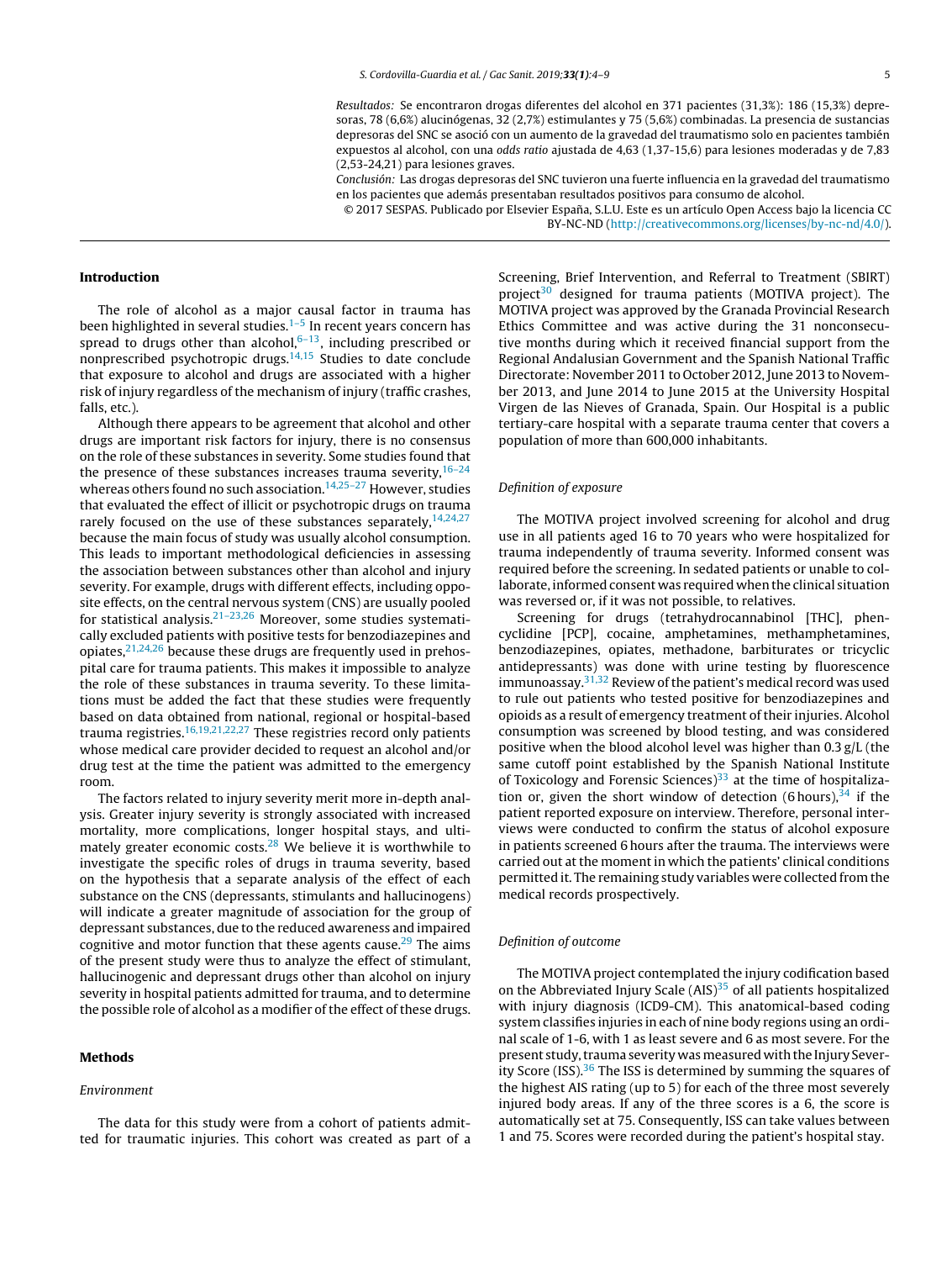# Table 1

Demographic and clinical comparisons according to substance(s) detected.

|                       |                         |                       | Group                      |                            |                        |                    |
|-----------------------|-------------------------|-----------------------|----------------------------|----------------------------|------------------------|--------------------|
| Total<br>$(n = 1187)$ | Negative<br>$(n = 816)$ | Stimulant<br>$(n=32)$ | Depressants<br>$(n = 186)$ | Hallucinogen<br>$(n = 78)$ | Polydrug<br>$(n = 75)$ | p                  |
| 43 (30-54)            | $44(31-55)$             | $30(24-38)$           | $51(42-60)$                | $26(22-34)$                | 44 (31-55)             | < 0.001            |
|                       |                         |                       |                            |                            |                        |                    |
| 825 (69.5)            | 575 (70.5)              | 28(87.5)              | 83 (44.6)                  | 73 (93.6)                  | 66 (88.0)              | < 0.001            |
|                       |                         |                       |                            |                            |                        |                    |
| 309 (26.0)            | 223(27.3)               | 15(46.9)              | 22(11.8)                   | 32(41.0)                   | 17(22.7)               | < 0.001            |
| 96(8.1)               | 69(8.5)                 | 1(3.1)                | 6(3.2)                     | 13(16.7)                   | 7(9.3)                 |                    |
| 65(5.5)               | 31(3.8)                 | 5(15.6)               | 9(4.8)                     | 7(9.0)                     | 13(17.3)               |                    |
| 361 (30.4)            | 257(31.5)               | 3(9.4)                | 86 (46.2)                  | 7(9.0)                     | 8(10.7)                |                    |
| 164(13.8)             | 105(12.9)               | 1(3.1)                | 33 (17.7)                  | 7(9.0)                     | 18(24.0)               |                    |
| 126(10.6)             | 91(11.2)                | 7(21.9)               | 14(7.5)                    | 8(10.3)                    | 6(8.0)                 |                    |
| 66 (5.6)              | 40(4.9)                 | 0(0.0)                | 16(8.6)                    | 4(5.1)                     | 6(8.0)                 |                    |
| 295 (24.9)            | 169(20.7)               | 17(53.1)              | 36(19.4)                   | 23(29.5)                   | 50 (66.7)              | < 0.001            |
|                       |                         |                       |                            |                            |                        |                    |
| 820 (69.1)            | 577 (70.7)              | 24(75.0)              | 124(66.7)                  | 50(64.1)                   | 45(60.0)               | 0.529              |
| 213 (17.9)            | 140 (17.2)              | 3(9.4)                | 36(19.4)                   | 16(20.5)                   | 18(24.0)               |                    |
| 154 (13.0)            | 99(12.1)                | 5(15.6)               | 26(14.0)                   | 12(15.4)                   | 12(16.0)               |                    |
| 23(1.9)               | 17(2.1)                 | 1(3.1)                | 3(1.6)                     | 1(1.3)                     | 1(1.3)                 | 0.921 <sup>a</sup> |
| $4(2-9)$              | $4(3-9)$                | $2(1-9)$              | $4(2-8)$                   | $4(2-12)$                  | $4(1-11)$              | 0.245              |
|                       |                         |                       |                            |                            |                        |                    |

IQR: interquartile range. <sup>a</sup> Chi-squared exact test.

Negatives: negative for drugs other than alcohol; Stimulant: positive for cocaine, amphetamines and/or methamphetamines; Depressants: positive for benzodiazepines, opiates, methadone and/or barbiturates; Hallucinogen: positive for THC and/or PCP; Polydrug: positive for any combination of substances in the above groups.

#### Analytic approach

The cases selected for this study were all screened patients from the MOTIVA project. For the data analysis, the variable for the presence of drugs other than alcohol was categorized into five strata: none, presence of CNS stimulant drugs (cocaine, amphetamines and methamphetamines), presence of CNS depressant drugs (benzodiazepines, opiates, methadone and barbiturates), hallucinogenic drugs (THC and PCP), and polydrug (any combination of substances in the above groups). The ISS was categorized into three strata: mild (1 to 8), moderate (9 to 15) and severe ( $\geq$ 16).

Continuous variables (age and days of hospital stay) are presented as medians with interquartile ranges. Between-group comparisons of these variables were carried out with the Kruskal-Wallis test. The chi-squared test was used to identify associations between categorical variables (sex, mechanism of injury and hospital mortality).

To quantify the strength of association between substance consumption and trauma severity, we used multinomial logistic regression in two models. In all analyses, trauma severity was the dependent variable and "mild" was used as the reference category. In model 1 the presence of substances was categorized into the five previously defined levels. The initial analysis was done with the entire sample, and in a second step, the sample was stratified according to the presence or absence of alcohol. In model 2 the same statistical analyses were repeated but the presence of substances was categorized dichotomously as presence or absence.

For both models, we calculated crude odds ratios (cOR), and adjusted odds ratio (aOR) estimates were obtained by adding age, sex, and mechanism of injury as independent variables. For all estimates, we calculated the corresponding 95% confidence intervals (95%CI). All analyses were done with the SPSS v. 20.0 for Windows (SPSS, Chicago, IL, USA).

#### Results

Of all 1818 patients aged 16 to 70 years who were hospitalized for trauma during the study periods, 1187 (65.3%) could be screened for alcohol and drug use; 609 patients were not screened and 22 rejected it. Of all patients screened, 371 (31.3%) were positive for drugs other than alcohol: 32 (2.7%) for CNS stimulant drugs, 186 (15.7%) for CNS depressants, 78 (6.6%) for hallucinogenics and 75 (5.6%) for polydrug. Alcohol was the substance detected most frequently (295 patients; 24.9%), followed by THC (144; 12.2%), benzodiazepines (199; 16.8%), cocaine (81; 6.8%), opiates (26; 2.2%), methadone (25; 2.1%); barbiturates (7; 0.6%), amphetamines (9; 0.8%) and PCP (2; 0.2%).

When we compared the demographic and clinical characteristics of the five groups according to type of drug consumed (Table 1), we found that age was oldest for consumers of depressant substances, with a median age (interquartile range) of 51 years (42-60), and much younger in patients who tested positive for hallucinogenics (median: 26 years [22-34]). The proportion of women was greater in the subgroup of individuals who tested positive for depressant drugs (44.6%) than in the other four groups. A fall on the same level was the most frequent mechanism of injury in this group (46.2%), in contrast to the stimulant drugs group, in which the most frequent mechanism was traffic crashes (43.5%). In the subgroup of polydrug, alcohol consumption was especially frequent (66.7%). There were no relevant differences between groups in the duration of hospital stay (in days) or mortality.

In the multivariate analysis ([Table](#page-3-0) 2), the estimates of strength of association between each drug group and the frequency of moderate and severe injuries in model 1 showed that alcohol modified the association between depressant drugs and injury severity. This association was nonexistent in the group who had not been exposed to alcohol, whereas alcohol consumption was associated with an increase in injury severity in the group of patients exposed to CNS depressants, with an adjusted aOR of 4.63 (95%CI: 1.37-15.60) for moderate injuries and 7.83 (95%CI: 2.53-24.21) for severe injuries. This modifying effect did not appear in the other groups.

In model 2 ([Table](#page-3-0) 3), when pooled data were analyzed by grouping drugs with opposite effects, no significant associations were found in the adjusted estimates.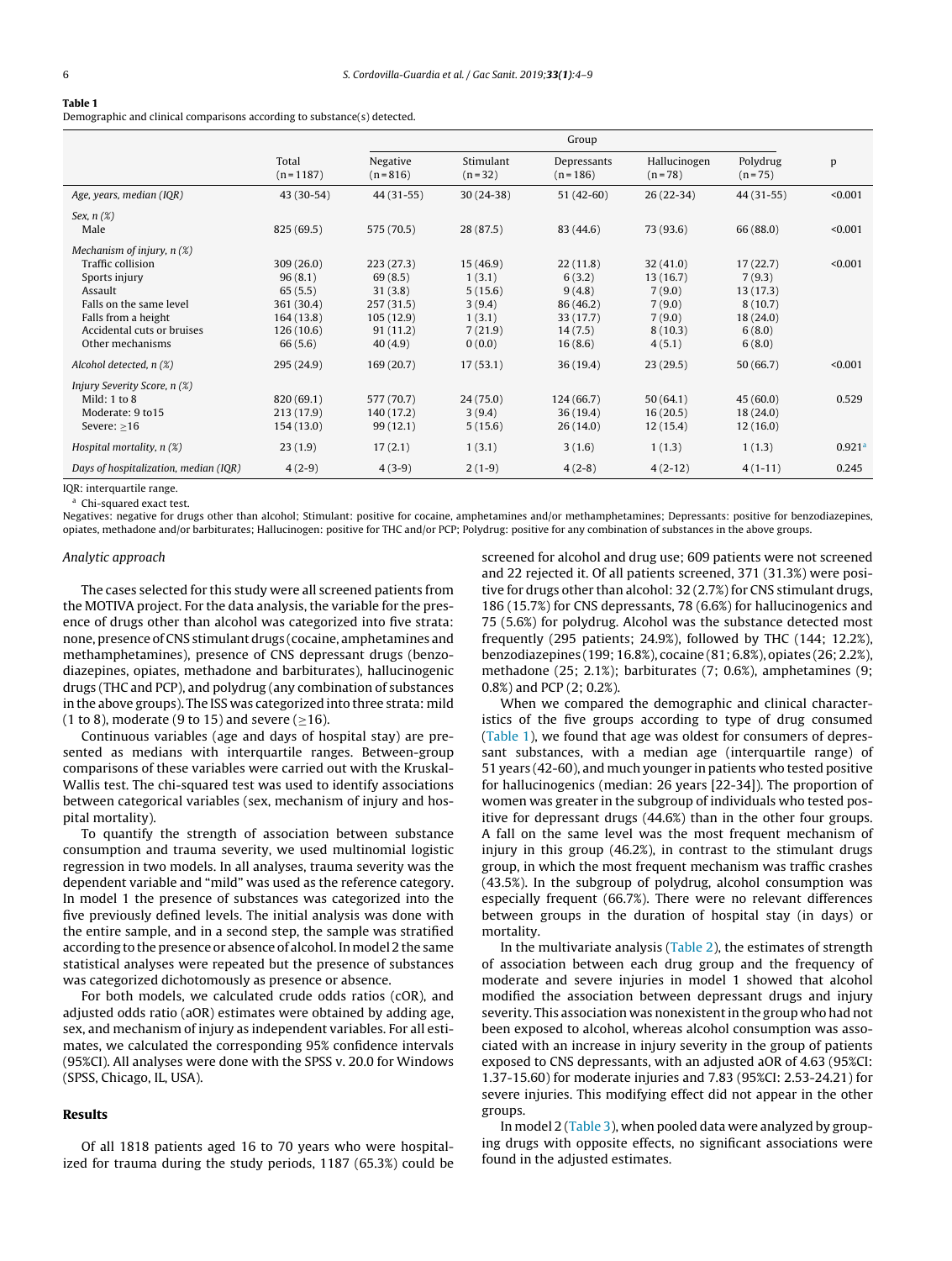#### <span id="page-3-0"></span>Table 2

Multivariate analysis of drugs detected and injury severity in the entire sample and by stratums positive or negative for alcohol. Model 1: substances other than alcohol grouped according to their effect on the central nervous system.

|                              | ISS moderate (9 to $15$ <sup>a</sup> ) <sup>a</sup> |         |                     |       | ISS severe $(>16)^a$ |         |                     |         |
|------------------------------|-----------------------------------------------------|---------|---------------------|-------|----------------------|---------|---------------------|---------|
|                              | cOR (95%CI)                                         | p       | $aORb$ (95%CI)      | D     | cOR (95%CI)          | p       | $aORb$ (95%CI)      | p       |
| Entire sample                |                                                     |         |                     |       |                      |         |                     |         |
| Negatives                    | 1.00 Ref.                                           |         | 1.00 Ref.           |       | 1.00 Ref.            |         | 1.00 Ref.           |         |
| Stimulants                   | $0.51(0.15-1.73)$                                   | 0.276   | $0.46(0.13 - 1.66)$ | 0.231 | $1.21(0.45-3.26)$    | 0.699   | $1.08(0.38-3.06)$   | 1.076   |
| Depressants                  | $1,20(0.79-1.81)$                                   | 0.396   | $1.47(0.93 - 2.33)$ | 0.099 | $1.22(0.76-1.96)$    | 0.406   | $1.68(0.99-2.83)$   | 0.054   |
| Hallucinogenics              | $1.32(0.73 - 2.38)$                                 | 0.359   | $1.19(0.63 - 2.25)$ | 0.597 | $1.40(0.72 - 2.72)$  | 0.321   | $1.28(0.62 - 2.63)$ | 0.502   |
| Polydrug                     | $1.65(0.92 - 2.93)$                                 | 0.087   | $1.50(0.81 - 2.80)$ | 0.198 | $1.55(0.79-3.04)$    | 0.195   | $1.41(0.69 - 2.91)$ | 0.345   |
| Stratum negative for alcohol |                                                     |         |                     |       |                      |         |                     |         |
| Negatives                    | 1.00 Ref.                                           |         | $1.00$ Ref.         |       | $1.00$ Ref.          |         | $1.00$ Ref.         |         |
| Stimulants                   | $0.37(0.48 - 2.88)$                                 | 0.323   | $0.34(0.04-2.76)$   | 0.316 | $1.22(0.27 - 5.56)$  | 0.799   | $1.30(0.25 - 6.04)$ | 0.800   |
| Depressants                  | $0.86(0.53 - 1.42)$                                 | 0.565   | $1.13(0.66-1.93)$   | 0.666 | $0.56(0.27-1.15)$    | 0.110   | $0.78(0.36-1.70)$   | 0.783   |
| <b>Hallucinogenics</b>       | $1.78(0.92 - 3.42)$                                 | 0.082   | $1.67(0.82 - 3.39)$ | 0.158 | $1.25(0.51-3.09)$    | 0.624   | $1.23(0.47-3.26)$   | 0.669   |
| Polydrug use                 | $1.23(0.45-3.39)$                                   | 0.685   | $1.25(0.44-3.57)$   | 0.680 | $0.81(0.18-3.58)$    | 0.783   | $0.89(0.19-4.14)$   | 0.895   |
| Stratum positive for alcohol |                                                     |         |                     |       |                      |         |                     |         |
| Negative                     | 1.00 Ref.                                           |         | 1.00 Ref.           |       | 1.00 Ref.            |         | 1.00 Ref.           |         |
| Stimulants                   | $0.51(0.11-2.42)$                                   | 0.393   | $0.49(0.09-2.64)$   | 0.488 | $0.75(0.20-2.82)$    | 0.669   | $0.64(0.15-2.74)$   | 0.639   |
| Depressants                  | $6.70(2.36-19.02)$                                  | < 0.001 | 4.63 (1.37-15.60)   | 0.013 | 8.50 (3.10-23.30)    | < 0.001 | 7.83 (2.53-24.21)   | < 0.001 |
| Hallucinogenics              | $0.41(0.90-1.90)$                                   | 0.242   | $0.34(0.06-1.73)$   | 0.192 | $1.20(0.43 - 3.34)$  | 0.727   | $0.98(0.30-3.18)$   | 0.980   |
| Polydrug                     | $1.49(0.69 - 3.21)$                                 | 0.309   | $1.00(0.39-2.52)$   | 0.995 | $1.11(0.49-2.53)$    | 0.802   | $0.98(0.38 - 2.53)$ | 0.964   |

aOR: adjusted odds ratio; cOR; crude odds ratio; CI: confidence interval; ISS: Injury Severity Score.

<sup>a</sup> Mild ISS (1 to 8) as reference.

<sup>b</sup> Ajusted odds ratio using a multinomial logistic regression adding varibles age, sex and mechanism of injury.

Negatives: negative for drugs other than alcohol; Stimulant: positive for cocaine, amphetamines and/or methamphetamines; Depressants: positive for benzodiazepines, opiates, methadone and/or barbiturates; Hallucinogenic: positive for THC and/or PCP; Polydrug: positive for any combination of substances in the above groups.

#### Table 3

Multivariate analysis of drugs detected and injury severity in the entire sample and by stratums positive or negative for alcohol. Model 2: grouping all drugs other than alcohol.

|                              | ISS moderate (9 to $15$ <sup>a</sup> ) <sup>a</sup> |       |                     |       | ISS severe $(>16)^a$ |       |                     |       |
|------------------------------|-----------------------------------------------------|-------|---------------------|-------|----------------------|-------|---------------------|-------|
|                              | cOR (95%CI)                                         | p     | $aORb$ (95%CI)      | p     | cOR (95%CI)          | p     | $aORb$ (95%CI)      | p     |
| Entire sample                |                                                     |       |                     |       |                      |       |                     |       |
| Negatives                    | $1.00$ Ref.                                         |       | 1.00 Ref.           |       | $1.00$ Ref.          |       | 1.00 Ref.           |       |
| Positives                    | $1.24(0.90-1.70)$                                   | 0.191 | $1.30(0.92 - 1.82)$ | 0.135 | 1.32 (0.92-1.89)     | 0.133 | $1.46(0.99-2.15)$   | 0.057 |
| Stratum negative for alcohol |                                                     |       |                     |       |                      |       |                     |       |
| Negatives                    | 1.00 Ref.                                           |       | $1.00$ Ref.         |       | $1.00$ Ref.          |       | $1.00$ Ref.         |       |
| Positives                    | $1.04(0.70-1.54)$                                   | 0.833 | 1.20 (0.79-1.82)    | 0.386 | $0.76(0.44 - 1.30)$  | 0.314 | $0.94(0.53 - 1.70)$ | 0.827 |
| Stratum positive for alcohol |                                                     |       |                     |       |                      |       |                     |       |
| Negatives                    | 1.00 Ref.                                           |       | $1.00$ Ref.         |       | 1.00 Ref.            |       | 1.00 Ref.           |       |
| Positives                    | 1.54 (0.86-2.78)                                    | 0.146 | $1.11(0.55 - 2.24)$ | 0.767 | $1.80(1.02 - 3.17)$  | 0.041 | $1.64(0.85 - 3.18)$ | 0.140 |

aOR: adjusted odds ratio; cOR; crude odds ratio; CI: confidence interval; ISS: Injury Severity Score.

<sup>a</sup> Mild ISS (1 to 8) as reference.

<sup>b</sup> Ajusted odds ratio using a multinomial logistic regression adding variables age, sex and mechanism of injury.

Negatives: negative for drugs other than alcohol; Positives: positive for any substance other than alcohol.

#### Discussion

A separate analysis of drug subgroups defined according to their effect on the CNS allowed us to identify the specific influence of substances with CNS-depressant effects on injury severity, especially in patients who had consumed alcohol. The results of this study suggest that in the presence of alcohol, substances with a CNS-depressant effect have a strong influence on trauma severity.

We were able to distinguish between cases in which the substance was administered as part of the trauma patient's medical care and cases in which the patient had consumed the substance before the injury. This allowed us to quantify the effect of CNS-depressant substances on severity without the need to systematically exclude patients who screened positive for opiates or benzodiazepines, in contrast to similar studies that excluded these patients.[21,24,26](#page-5-0)

There was a high prevalence of benzodiazepine exposure in our population of injured patients. The influence of benzodiazepines on injury prevention is an area of growing interest. Although the exact frequency of use of these nonprescribed substances is not known, it appears evident that the consumption of benzodiazepine and other psychotropic drugs is increasing. $14,37$ 

Particular attention should be given to motor vehicle crashes, which can cause serious injury. In Spain, the percentage of traffic deaths in which psychoactive drug use was detected alone or in combination with alcohol and/or other drugs has doubled in the last five years, and is now  $33.3\%$  $33.3\%$ <sup>33</sup> In this connection, drugs other than alcohol have begun to acquire particular relevance. The conclusions of the European DRUID (Driving Under the Influence of Drugs, Alcohol and Medicines) project<sup>[38](#page-5-0)</sup> highlight the need for increased monitoring of substances other than alcohol because their frequency of use is clearly increasing. According to the DRUID study, in some parts of Europe, drivers are more likely to be detected under the influence of drugs than under the influence of alcohol. More-over, a systematic review by Smink et al.<sup>[15](#page-5-0)</sup> found sufficient evidence that exposure to benzodiazepines is related to a greater risk of accidents; although these authors recognize that more research is needed to clarify the relationship between the use of these drugs and injury severity. We found that the effect of benzodiazepines along with other depressants on trauma severity was very high,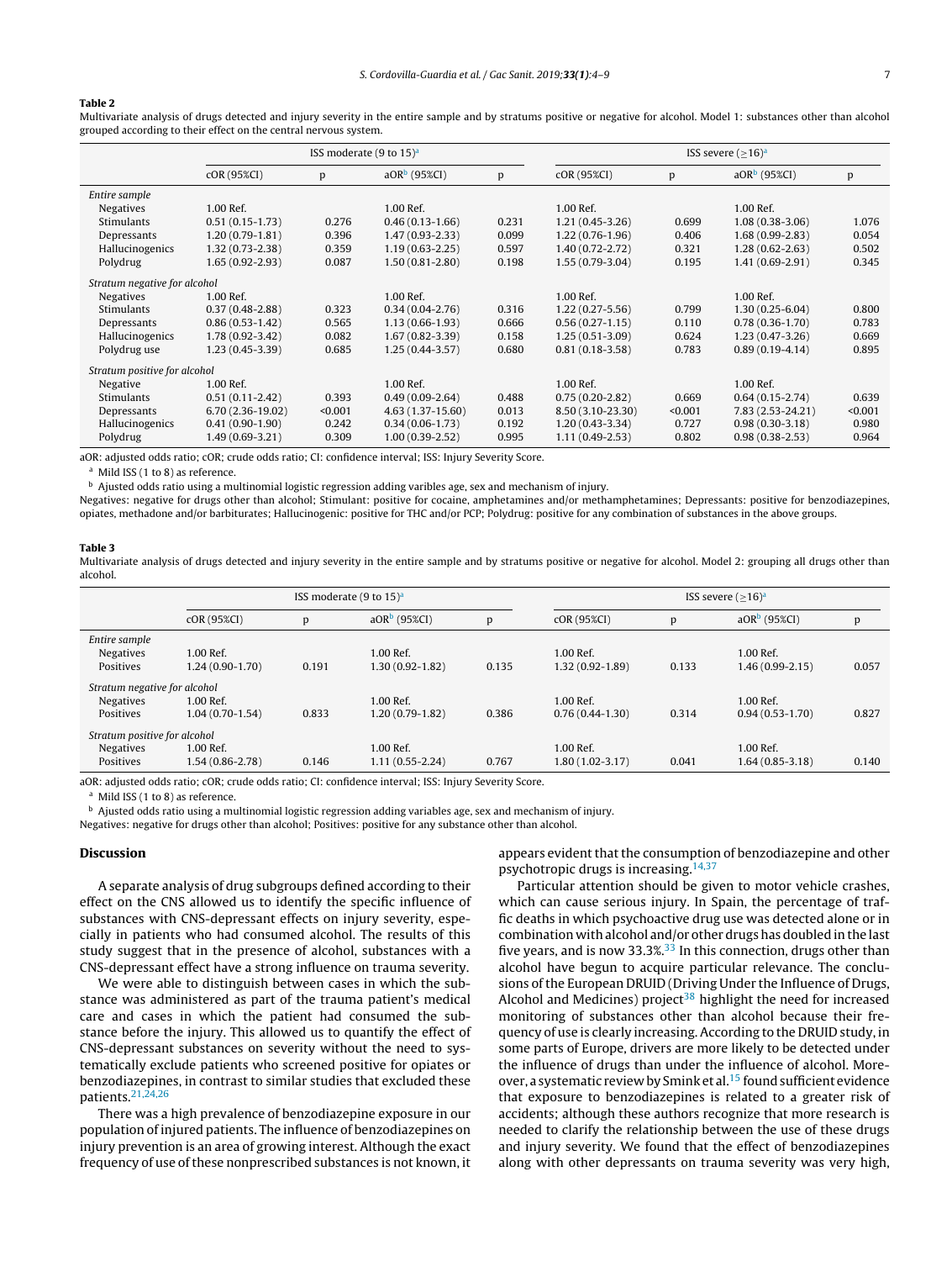but only in patients who had also consumed alcohol. The biological interpretation of these results is likely to be related with the known synergistic interaction of combinations of these drugs in CNS depression. This effect impairs driving performance and the ability to react to a potential hazard by causing sedation and increasing risk-taking behavior. Driving under the combined influence of drugs and alcohol has been found to increase the risk of accidents in various ways due to their influence on the driver's vision, awareness, perception, reaction time and concentration.[29](#page-5-0)

Statistical analysis with all patients who were positive for substances in a single group (model 2) allowed us to confirm that pooled data analysis by grouping drugs with opposite effects on the CNS is a potentially misleading strategy. Therefore, some associations between depressant drugs and injury severity may have been masked in previous studies.<sup>[21,22,26](#page-5-0)</sup>

The profile of patients who tested positive for CNS depressant substances was different from other profiles: female sex was more frequent, age was substantially older, and falls were the most common mechanism of injury. These findings reveal the need for further analysis of the differences in these characteristics compared to the classic profile of individuals with trauma associated with alcohol and other drugs, i.e. young, male, and with injuries related to violence or traffic accidents.  $3,18,26,39-43$  In any case, the results after adjustment for age, sex and mechanism of injury showed that these differences cannot be the cause of the heightened injury severity observed in the subgroup of patients exposed to CNS-depressant substances.

Our systematic analysis was based on all patients between 16 and 70 years of age who were admitted to a trauma hospital, with no other previous selection criteria. This sampling approach decreased the possibility of selection bias. Some previous studies were based on data obtained from national, regional or hospital trauma registries from which the authors selected records that included available information on the exposure to drugs and alcohol.<sup>[16,19,21,22,27](#page-5-0)</sup> If patient screening is not used consistently and systematically, the availability of data on substance use will depend on the physician's decision to use or omit the screening protocol at the time the patient is admitted to the emergency department. This uncertainly introduces an important source of selection bias, because physicians may be more likely to request substance use testing for more severely injured patients or for those with signs of alcohol or drug use.

Our study shares a common limitation with previous reports, $14,17$  i.e., the possible presence of false negative results for alcohol use in patients who were not tested for this substance at the time of admission and who subsequently denied alcohol consumption when interviewed. Fortunately, this was not the case for the other substances analyzed here, because all patients were screened with appropriate laboratory tests. On the other hand, our study could be affected by selection bias: we have not included those traumatized patients who died at the scene of the accident due to the extreme severity of their injuries; frequency of drug detection may be different in these subjects. However, statistics of substance distribution among all drivers killed in traffic accidents in Spain show that alcohol and/or psychotropic drugs are substances frequently found (29.1% of drivers killed in 2015). $33$  Finally, another selection bias could arise because not all hospitalized trauma patients could be screened. Nonetheless, we have no reasons to suspect an independent association between the presence of drugs and the probability of being screened.

## Conclusions

We detected an association between the presence of sedative drugs and injury severity in the subgroup of trauma patients who screened positive for alcohol consumption. We believe further knowledge is needed regarding the effect of drugs other than alcohol on trauma severity. Our results support the additional benefits of systematic screening programs for psychoactive drug use in all trauma patients. The information gained from testing would not only provide important data during clinical assessment, but would also enable the healthcare provider to offer appropriate education, counseling, or other types of intervention.

#### What is known about the topic?

Although the effect of alcohol on the severity of the trauma and the occurrence of complications and mortality during hospitalization has been widely assessed in previous studies, the role of drugs other than alcohol remains unclear.

#### What does this study add to the literature?

Our main finding is that in patients admitted for traumatic injuries under the influence of depressant drugs strongly increases the severity of the injuries, but only in patients also exposed to alcohol.

## Transparency declaration

The corresponding author on behalf of the other authors guarantee the accuracy, transparency and honesty of the data and information contained in the study, that no relevant information has been omitted and that all discrepancies between authors have been adequately resolved and described.

## Editor in charge

Cristina Linares Gil.

# Authorship contributions

All authors contributed to the design of the study, writing and final approval of the version to be submitted. S. Cordovilla-Guardia contributed to the literature search, data analysis, data collection, data interpretation and editing. P. Lardelli-Claret contributed to the data analysis and data interpretation. R. Vilar-López contributed to the data analysis and data interpretation. F. López-Espuela contributed in the data interpretation. F. Guerrero-López contributed in the data collection and data interpretation. E. Fernández-Mondéjar contributed to the literature search, data analysis, data interpretation and editing.

## Funding

This work was supported by the Dirección General de Tráfico, Spain [No. 0100DGT22389] and the Consejería de Salud, Junta de Andalucía, Spain [No. PI-0691-2013].

#### Conflicts of interest

None.

## Acknowledgements

The results reported here are based on work done as part of the requirements for the PhD degree awarded to